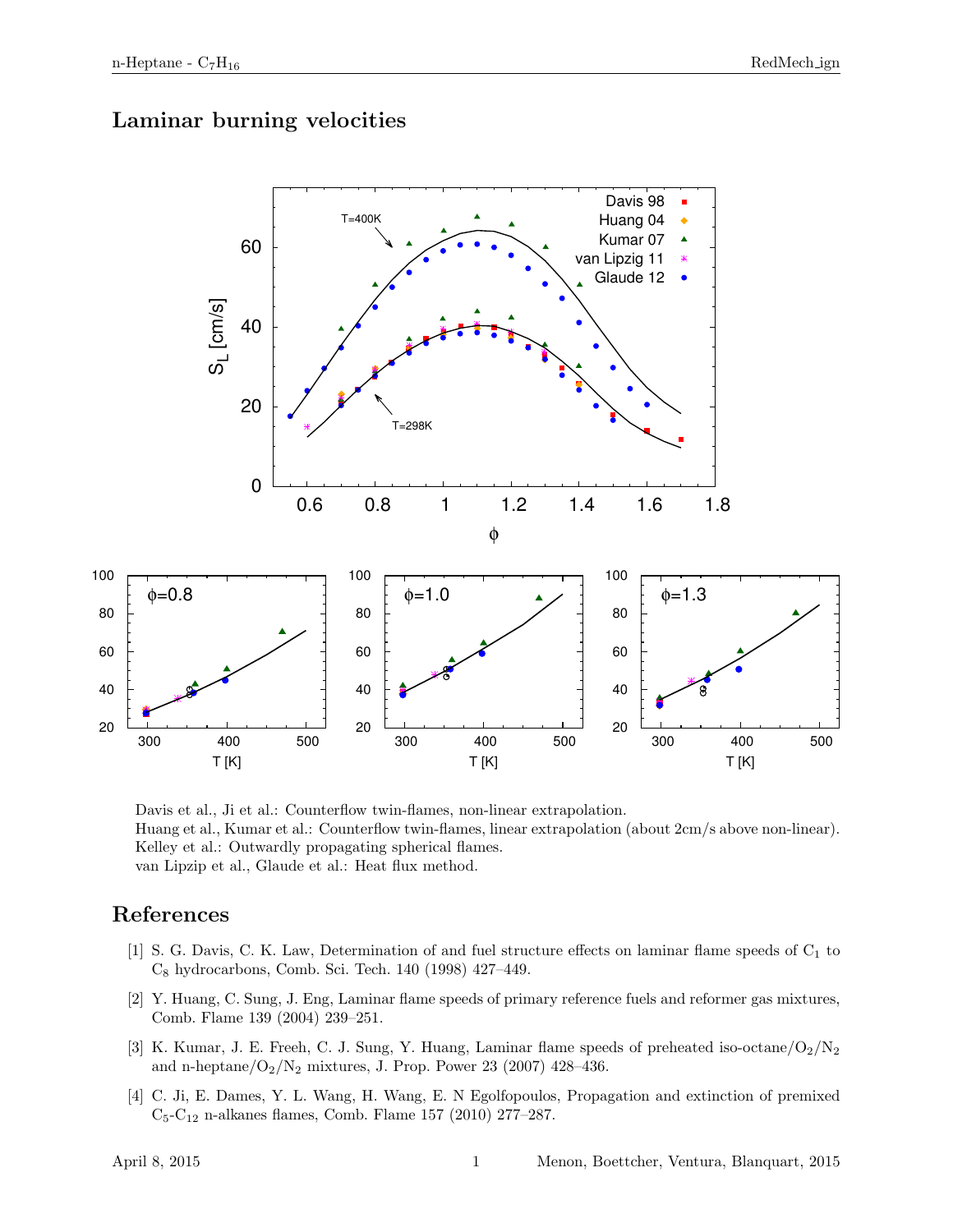- [5] A. P. Kelley, A. J. Smallbone, D. L. Zhu, C. K. Law, Laminar flame speeds of  $C_5$  to  $C_8$  n-alkanes at elevated pressures: Experimental determination, fuel similarity, and stretch sensitivity, Proc. Comb. Inst. 33 (2011) 963–970.
- [6] J.P.J. van Lipzip, E.J.K. Nilsson, L.P.H. de Goey, A.A. Konnov, Laminar burning velocities of nheptane, iso-octane, ethanol and their binary and tertiary mixtures, Fuel 90 (2011) 2773–2781.
- [7] P. A. Glaude, O. Herbinet, P. Dirrenberger, H. Le Gall, R. Bounaceur, F. Battin-Leclerc, A. Pires da Cruz, A. A. Konnov, Laminar Burning Velocity of Gasolines with Addition of Ethanol, Proc. Comb. Inst. (2012) W2P028.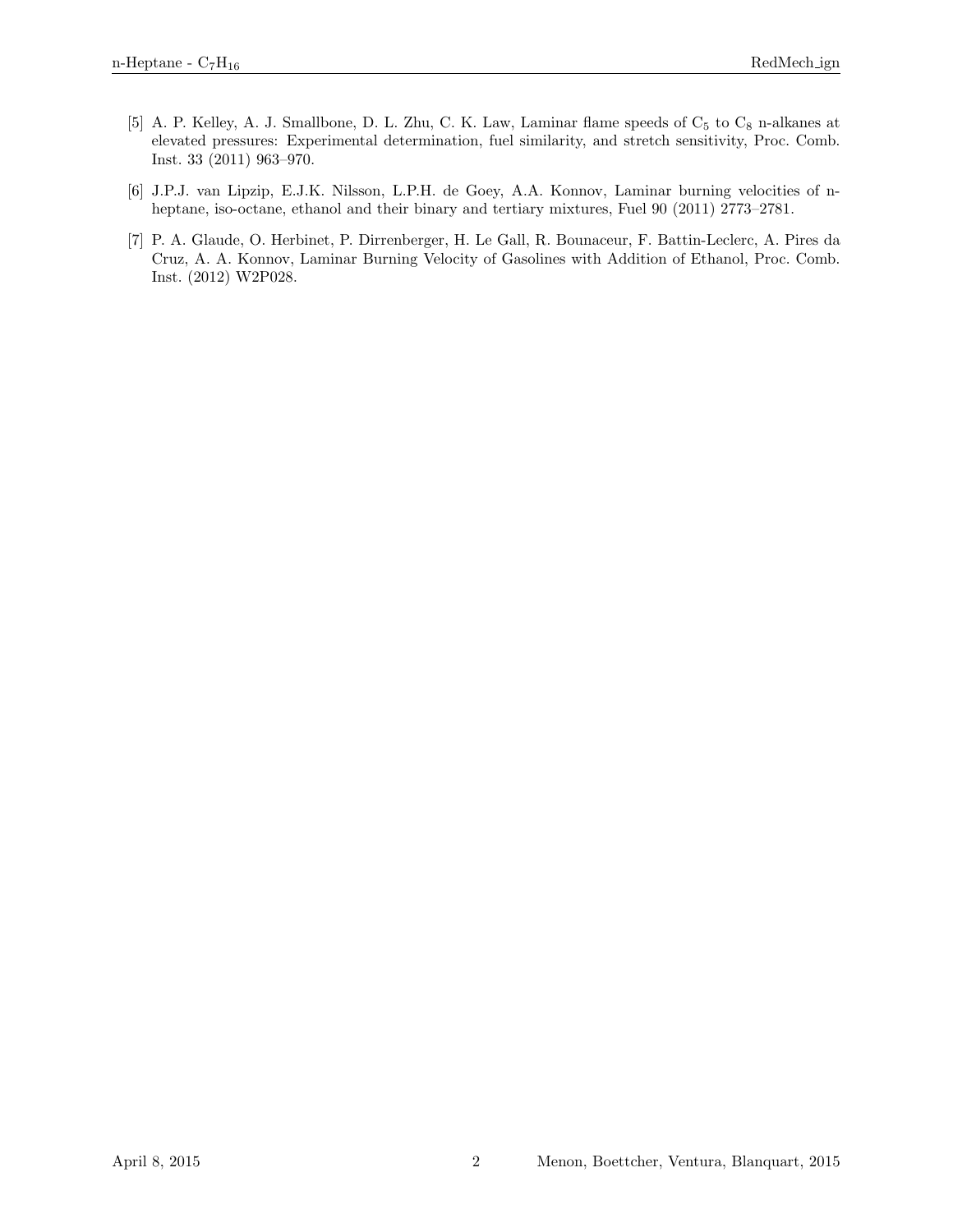

## Burner Stabilized Premixed Flat Flame

## References

[1] A. E. Bakali, J. L. Delfau, C. Vovelle, Kinetic modeling of a rich atmospheric, premixed n-Heptane/O2/N<sup>2</sup> flame, Comb. Flame 118 (1999) 381–398.